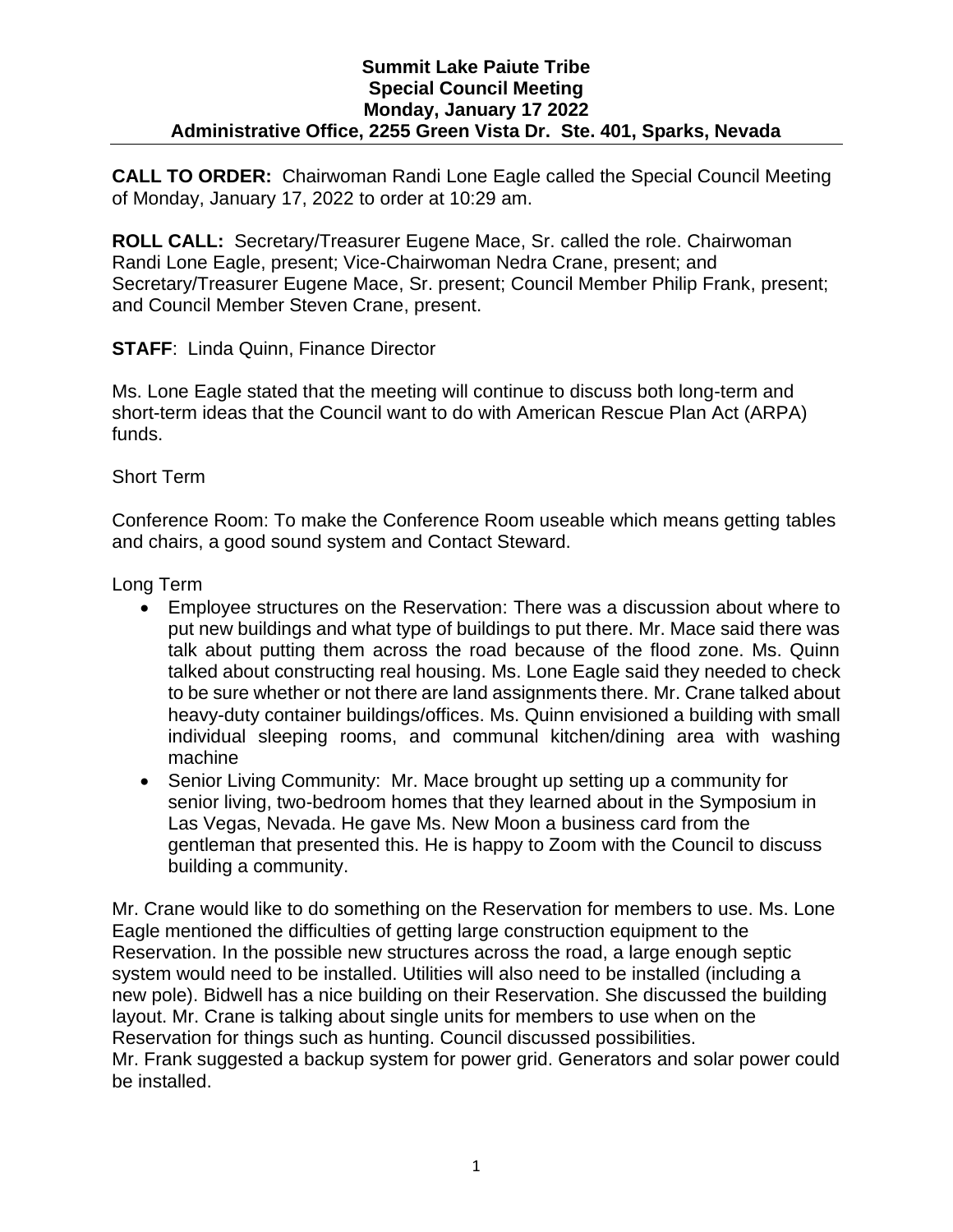Ms. Crane cannot think of anything new to add at this time.

Ms. Quinn states that there will be big bid requests and bids. She discussed the procedures to create the bid requests and what items to include in the bid. The Council will need to determine exactly what they want. One big building with individual rooms and one smaller Administration building with conference/great room and a couple bedrooms or individual buildings. Mr. Crane brought up the container buildings that are quick to put in place. Mr. Mace said that they need to look at all the options.

Ms. Crane said they would need to hire someone to see where it would be feasible to put buildings, what septic and utilities would be needed, and so forth. Ms. Lone Eagle said would cost time, money and resources out of the SLPT budget. Ms. Crane was trying to figure out where to start. There was a discussion that a Senior community off the reservation and ideas about that and the possibility of a small apartment building. It would be best to get an empty lot and build from the ground up. There was a brief discission on getting power to allotments. There are some people who want to live on their allotment but need water and power

Ms. Crane asked where do they start. Mr. Mace said they need to decide what structure they want to build at the Reservation. Ms. Crane asked who was going to help them decide. Ms. Quinn and Mr. Mace said the Council will need to do some research. Ms. Quinn suggested go onto their computers.

Mr. Mace said he and Mr. Frank will go to Schurz, Nevada and look at the container buildings Mr. Crane talked about. Mr. Crane described the units which are better than the FEMA trailers or mobile homes. They are heavy duty and come with heating and airconditioning. They can be set-up quickly. The inside can be offices or bedrooms or whatever you want.

Ms. Quinn suggested also stopping at Stewart and check out their sound system. They can take videos and bring them back to share with the rest of Council. They need to decide on a layout.

Ms. Lone Eagle said that on January 7, 2022 the Walker River Indian Reservation closed their tribal buildings due COVID exposures in the community.

The Council will do research. Ms. Quinn suggests doing research on any kind of option and bringing it back. Mr. Crane said they can also see if they can get information on costs as well.

Ms. Quinn stated they have identified one short and two long range goals.

Ms. Crane said they have research to do.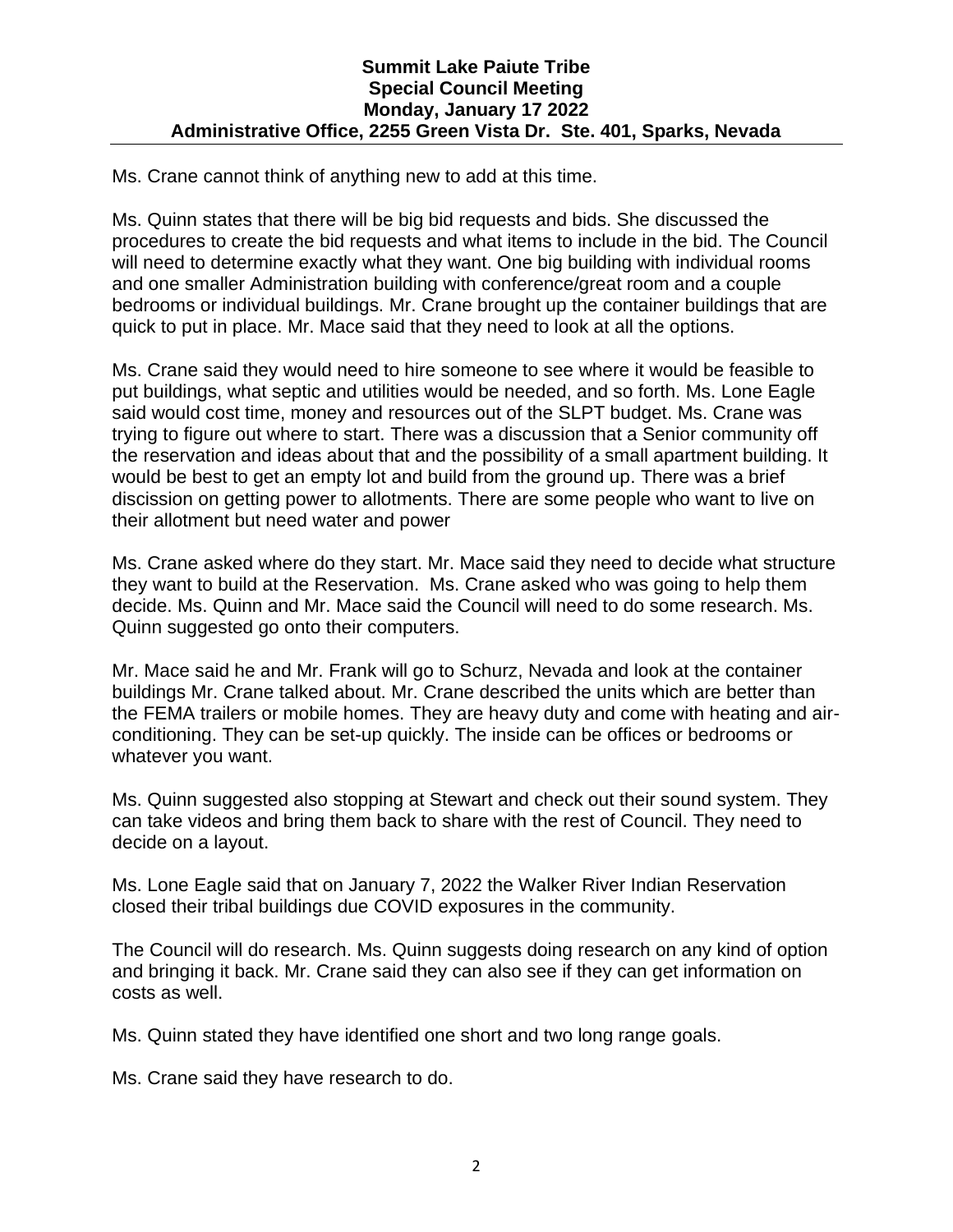The next thing to discuss in a resolution for an increased stipend for the Chairwoman to provide daily administrative duties with regular office hours which will greatly increase greater accessibility.

Mr. Mace wants to discuss this further. Ms. Quinn explained where the money is coming from. Mr. Mace want to be sure this is all on the up and up. He has not had time to look into it himself and is trying to understand everything and be confident that everything is correct and does not want a tribal member challenging it. He feels this came up to quickly.

Tribal Council Stipend Increase: Ms. Lone Eagle read the Administrative Manual dealing with Council Compensation including items eligible for compensation. As of January 17, 2022 the Tribal Chairwoman Agreed to Take on Additional Administrative Duties So the Council Stipend Increases with funds from Fund 157 ARPA, Fund 90 Indirect, and Fund 140, Consolidated Tribal Government Program BIA.

## **MOTION: Vice-Chairwoman Nedra Crane moved to accept and approve Resolution SL-04-2022 Tribal Council Stipend Increase with the waiving of the reading. Council Member Philip Frank seconded the motion. Chairwoman Randi Lone Eagle called the vote: 3 FOR, 1 AGAINST, 0 ABSTAINED. Resolution SL-04-2022 enacted at 11:30 am.**

Ms. Lone Eagle will receive \$3000 per month stipend for regular office hours and additional administrative duties as Chairwoman. This way she can be in the office more and be more accessible to the staff for decisions and the members when needed. She can go to more meetings. There was a discussion on why it was good for her to be in the office.

Ms. Lone Eagle will be meeting with Mr. Simmons Wednesday, January 18, 2022 to review interview candidates and set a date for the interviews the following week.

There was a discussion on the candidate for Finance Clerk. The Council would like to make an offer. She will need to give a 30-day notice. They will send her a letter.

Ms. Lone Eagle will be in the office Monday through Friday, 9:30 am to 3:00 pm.

In order to get access to eLOCCS again Ms. Lone Eagle will need to get a form filled out, notarized and mailed-in in order to be authorized for access again. They have been told that they have not been accessing the system but Ms. Lone Eagle, Ms. Quinn and Ms. New Moon have been accessing regularly. It seems that something is not right with the system.